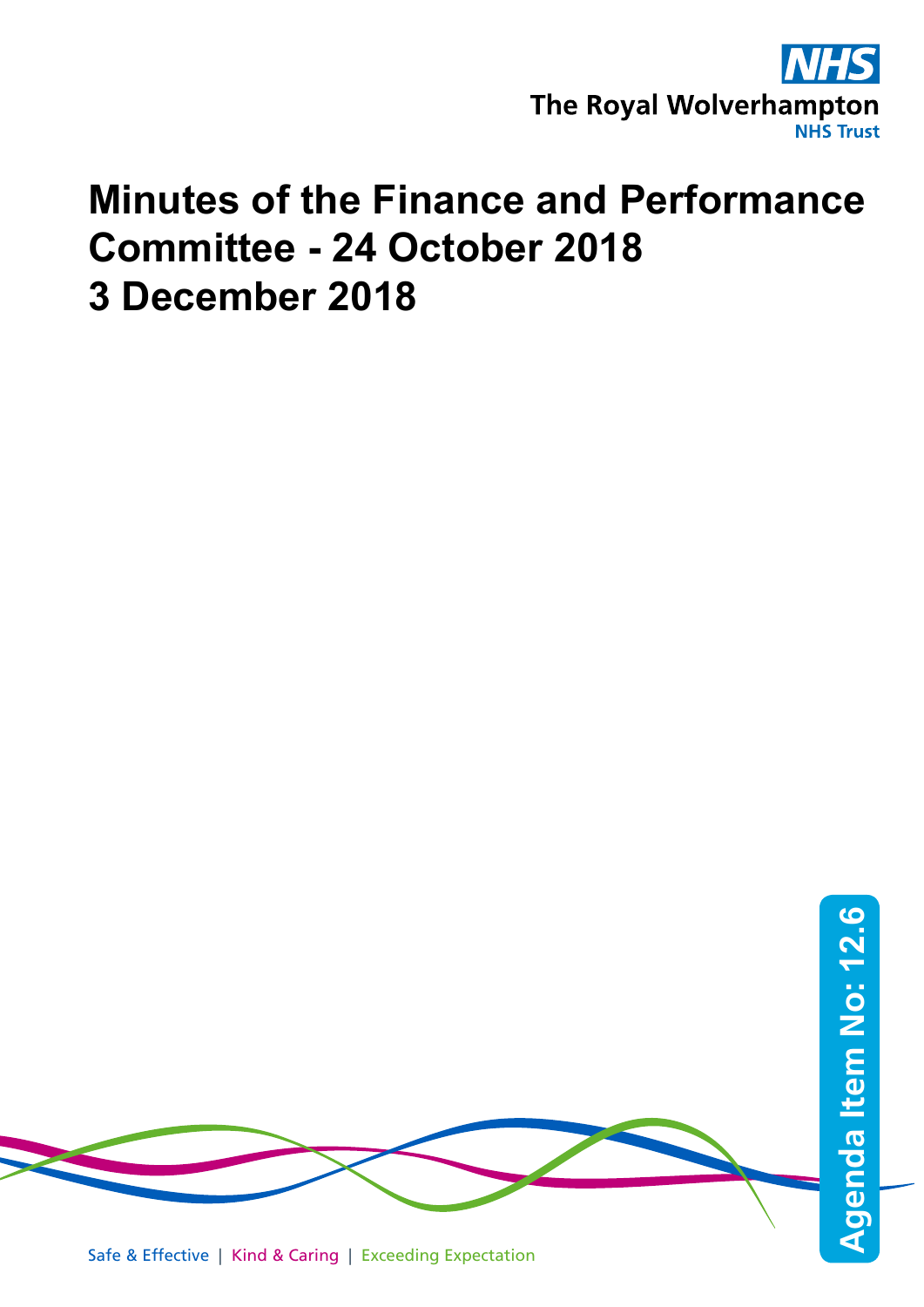## **Minutes of the Finance and Performance Committee**

| Date<br><b>Venue</b><br>Time | Wednesday 24 <sup>th</sup> October 2018<br>8.30am | Conference Room, Hollybush House, The Royal Wolverhampton NHS Trust (RWT)   |
|------------------------------|---------------------------------------------------|-----------------------------------------------------------------------------|
| <b>Present:</b>              | Name                                              | <b>Role</b>                                                                 |
|                              | Mary Martin                                       | Non-Executive Director (Chair)                                              |
|                              | Sue Rawlings                                      | Non-Executive Director                                                      |
|                              | Mike Sharon                                       | Director of Strategic Planning & Performance                                |
|                              | <b>Gwen Nuttall</b>                               | <b>Chief Operating Officer</b>                                              |
| In Attendance:               | Name                                              | <u>Role</u>                                                                 |
|                              | Helen Troalen                                     | Deputy Chief Financial Officer                                              |
|                              | Simon Evans                                       | Deputy Director of Strategic Planning & Performance                         |
|                              | Adam Race                                         | Deputy Director of Workforce                                                |
|                              | <b>Claire Richards</b>                            | PA to Director & Deputy Director Strategic Planning & Performance (Minutes) |
|                              | Sarah Allan                                       | Senior HR Manager - Resourcing                                              |
|                              | Michelle Collins                                  | <b>Head of Financial Control and Assurance</b>                              |

| 111/2018 | <b>Apologies for Absence</b><br>Apologies were received from J Hemans, K Stringer and A Duffell.                                                                                                               |           |
|----------|----------------------------------------------------------------------------------------------------------------------------------------------------------------------------------------------------------------|-----------|
| 112/2018 | Minutes of Meeting Held on 19 <sup>th</sup> September 2018<br>The minutes were agreed to be a true record.                                                                                                     |           |
| 113/2018 | <b>Action Points From Previous Meeting</b>                                                                                                                                                                     |           |
| 113.01   | Overseas Patients - K Stringer to provide an update at next month's meeting.                                                                                                                                   | <b>KS</b> |
| 113.02   | Revaluation of FIMS and Trust Business Plan - H Troalen stated confirmed that the action was<br>completed. Action closed.                                                                                      |           |
| 113.03   | Finished Consultant Episodes - H Troalen agreed to provide an update at December's meeting.                                                                                                                    | <b>HT</b> |
| 113.04   | BAF - K Stringer had updated the BAF accordingly. Action closed.                                                                                                                                               |           |
| 113.05   | Supplementary Finance Report (Pass Through Drug Costs/Income) - H Troalen informed the<br>Committee that CFMs will be producing the information and that it would be available for the<br>next financial year. | <b>HT</b> |
| 113.06   | Aligned Incentive Contract - This report has been added to the agenda, see item 117.06. Action<br>closed. M Sharon confirmed that the Staffordshire contract has been signed off.                              |           |
| 113.07   | Quarterly Cash Flow Focus - This report has been added to the agenda, see item 117.05. Action<br>closed.                                                                                                       |           |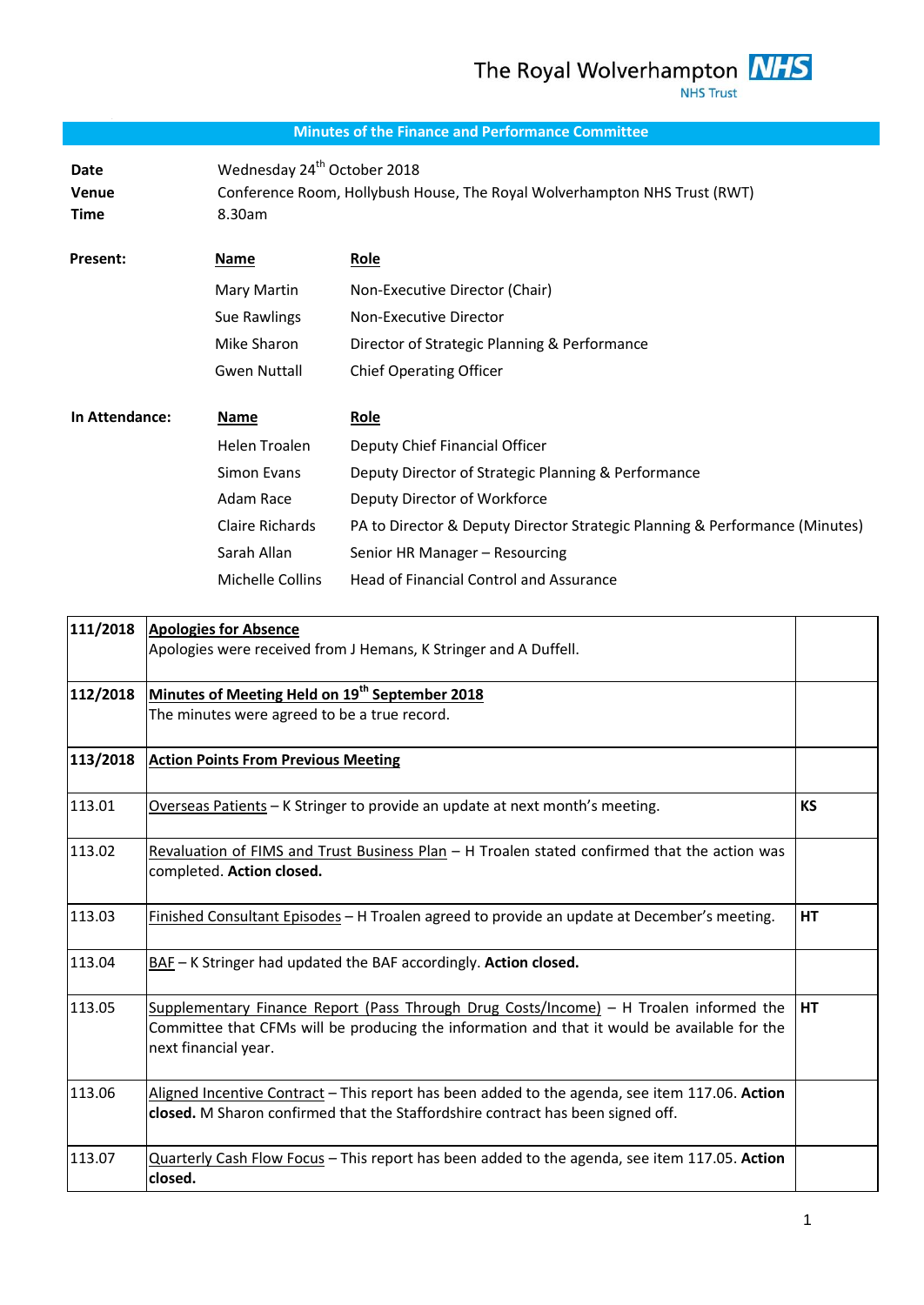The Royal Wolverhampton  $\frac{NHS}{NHS \text{ Trust}}$ 

| 113.08   | Quarterly Cash Flow Focus (Local Authority Debt) - Action closed.                                                                                                                                                                                                      |           |
|----------|------------------------------------------------------------------------------------------------------------------------------------------------------------------------------------------------------------------------------------------------------------------------|-----------|
| 113.09   | Performance Element of the IQP Report (Cancer Waiting Times) $-$ S Evans informed the<br>Committee that the meeting to discuss the reduction or removal of cancer fines was taking<br>place on 25 <sup>th</sup> October and that he would report back on his findings. | <b>SE</b> |
| 113.10   | Temporary Staffing Expenditure Dashboard - The report has been added as an agenda item, see<br>item 117.04. Action closed.                                                                                                                                             |           |
| 113.11   | Deep Dive - The deep dive report has been added to the agenda, see item 115/2018.<br>Action closed.                                                                                                                                                                    |           |
| 113.12   | Due Diligence - G Nuttall agreed to discuss the due diligence process with Kate Shaw to ensure<br>sign off before being presented to Directors for review. Repeat action.                                                                                              | GN        |
| 113.13   | Radiographer Training Programme - M Martin suggested liaising with Wolverhampton<br>University to see if they could provide a Radiographer Training Programme for local Trusts. A<br>Duffell agreed to liaise with the University and feedback. Repeat action.         | <b>AD</b> |
| 113.14   | Clinical Haematology Day Case Investigation - G Nuttall to provide an update to the Committee<br>once finalised. Repeat action.                                                                                                                                        | GN        |
| 113.15   | Supplementary Report Invoice Payment Figures - Action closed.                                                                                                                                                                                                          |           |
| 113.16   | NHS Supply Chain Workshop - Actioned closed.                                                                                                                                                                                                                           |           |
| 113.17   | Outpatient Project Presentation - Completed. Action closed.                                                                                                                                                                                                            |           |
| 113.18   | Impact of Closure of Shrewsbury & Telford Hospital NHS Trust (SATH) Emergency Department<br>(ED) - G Nuttall confirmed that a report had been submitted to Trust Board. Action closed.                                                                                 |           |
| 113.19   | Elective Intensive Support Team (EIST) Report - This item has been added to the agenda, see<br>item 118.02. Action closed.                                                                                                                                             |           |
| 113.20   | Service Line Reporting Bubble Chart (Critical Care) - H Troalen clarified that the information<br>contained in the bubble chart regarding critical care was correct and that it was showing a<br>negative contribution. Action closed.                                 |           |
| 113.21   | Division 3 Performance - G Nuttall confirmed that K Shaw would present on Division 3's last 6<br>month's performance at the November meeting.                                                                                                                          | GN/KS     |
| 114/2018 | <b>Declarations of Interest</b><br>There were no declarations of interest.                                                                                                                                                                                             |           |
| 115/2018 | <b>Bank Deep Dive</b>                                                                                                                                                                                                                                                  |           |
| 115.1    | S Allan presented the report to the Committee. The report conducted a deep dive review into<br>bank usage and explored the reasons why bank reliance continues despite the improved<br>vacancy position.                                                               |           |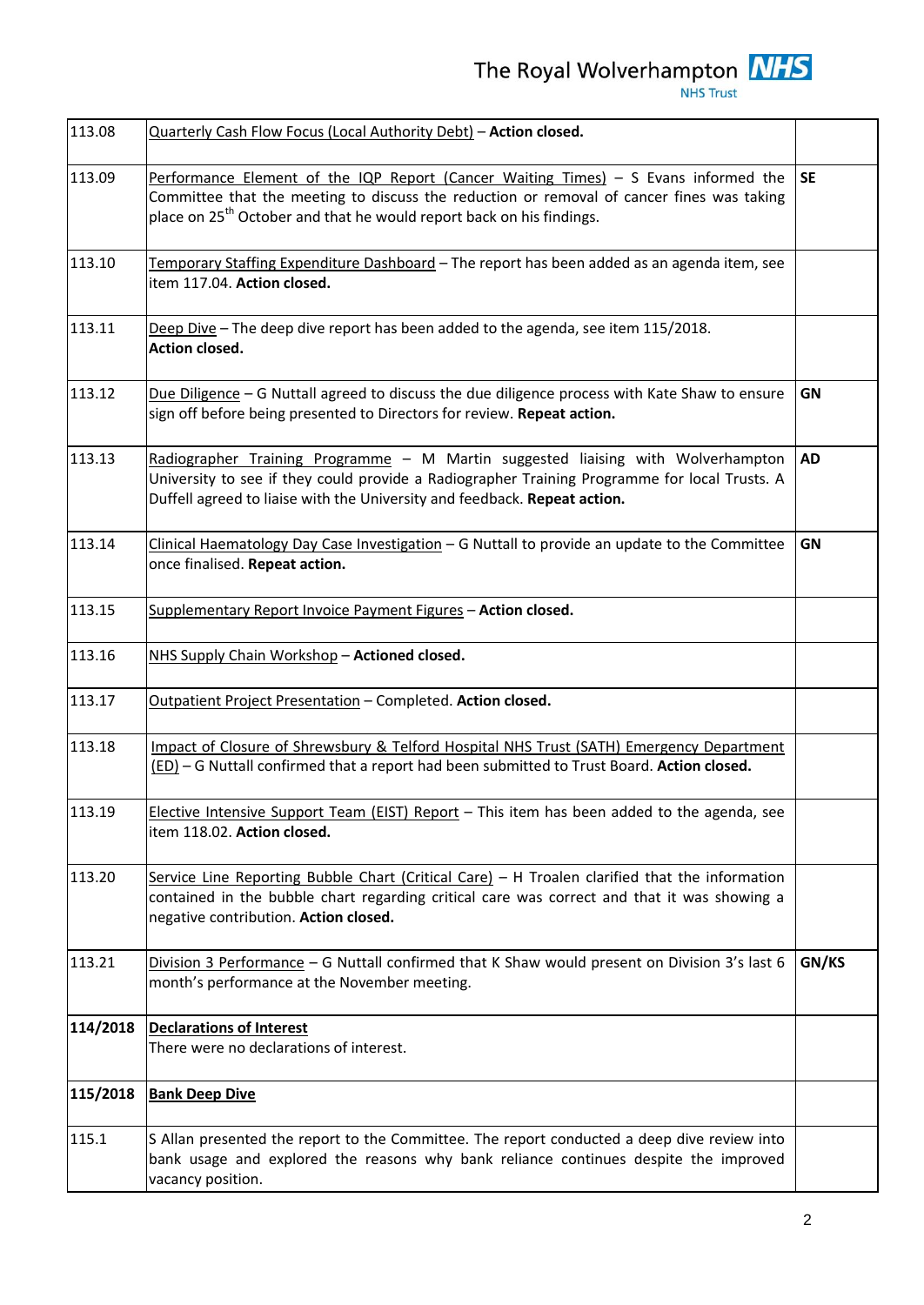|          | A discussion took place regarding medical fellows. M Martin asked for assurance regarding the<br>utilisation of medical fellows. H Troalen stated that a piece of work was being carried out to<br>provide assurance and that presently the information was reported to Workforce &<br>Organisational Development Committee (WODC). M Martin stated that she would cross-refer<br>to J Hemans. H Troalen to discuss the suggested piece of work with A Duffell.<br>S Allan confirmed that the report concluded that whilst bank use has continued, despite the<br>recent substantive recruitment activities, it has been identified that vacancy, annual leave cover<br>and sickness remain the key reasons for this. M Martin stated that the Board were seeking<br>assurance regarding the pay bill variance.<br>M Martin asked if a Trust wide protocol was in place to manage holidays. G Nuttall stated that<br>such a policy was not in place and that this was managed at local level. However, the e-<br>rostering system is in place for nursing staff which supports the management of leave for<br>nursing. A Race confirmed that A Duffell was looking into the development of a policy approach<br>to encourage staff to pre-book 75% of annual leave at the start of the leave year to try to<br>reduce a build-up of last minute annual leave requests. G Nuttall informed the Committee that<br>clinical areas are required to provide 8 weeks' notice for annual leave requests.<br>A discussion took place regarding the length of time it would take to train newly recruited staff<br>in order for them to be effective on wards and whether the preceptorship time could be<br>reduced. Trust managers felt that the time was in line with national norms and was needed to<br>ensure safe practice.<br>Further discussion took place regarding Figure 8 turnover chart. S Allan stated that the top<br>reasons for leaving were due to work life balance, careers progression etc. The Trust's turnover<br>rate has improved and is better than the national average.<br>S Rawlings highlighted staff concerns regarding staff being taken from wards to assist with<br>other areas. G Nuttall stated that staffing were moved around to assist with short notice<br>vacancies and to maintain safe staffing levels. Bank assist with planning for long term cover<br>arrangements.<br>M Martin suggested that internal audit may be able to assist with the review of bank use if<br>necessary.<br>The Chair accepted the report but stated the concern that the pay spend position remains to be<br>fully clarified. | <b>MM</b><br>HT/AD |
|----------|----------------------------------------------------------------------------------------------------------------------------------------------------------------------------------------------------------------------------------------------------------------------------------------------------------------------------------------------------------------------------------------------------------------------------------------------------------------------------------------------------------------------------------------------------------------------------------------------------------------------------------------------------------------------------------------------------------------------------------------------------------------------------------------------------------------------------------------------------------------------------------------------------------------------------------------------------------------------------------------------------------------------------------------------------------------------------------------------------------------------------------------------------------------------------------------------------------------------------------------------------------------------------------------------------------------------------------------------------------------------------------------------------------------------------------------------------------------------------------------------------------------------------------------------------------------------------------------------------------------------------------------------------------------------------------------------------------------------------------------------------------------------------------------------------------------------------------------------------------------------------------------------------------------------------------------------------------------------------------------------------------------------------------------------------------------------------------------------------------------------------------------------------------------------------------------------------------------------------------------------------------------------------------------------------------------------------------------------------------------------------------------------------------------------------------------------------------------------------------------------------------------------------------------------------------------------------------------------------------------------------------------------|--------------------|
| 116/2018 | Governance                                                                                                                                                                                                                                                                                                                                                                                                                                                                                                                                                                                                                                                                                                                                                                                                                                                                                                                                                                                                                                                                                                                                                                                                                                                                                                                                                                                                                                                                                                                                                                                                                                                                                                                                                                                                                                                                                                                                                                                                                                                                                                                                                                                                                                                                                                                                                                                                                                                                                                                                                                                                                                   |                    |
| 116.1    | <b>BAF Update</b><br>M Martin stated that there were a number of updates. A discussion took place regarding the<br>strategic objectives on the summary page. The Committee felt that it would be useful to have<br>the objectives listed in numerical order and queried whether some of the risks should have ticks<br>in multiple boxes. M Martin asked for the Committee to feedback comments to K Wilshere.                                                                                                                                                                                                                                                                                                                                                                                                                                                                                                                                                                                                                                                                                                                                                                                                                                                                                                                                                                                                                                                                                                                                                                                                                                                                                                                                                                                                                                                                                                                                                                                                                                                                                                                                                                                                                                                                                                                                                                                                                                                                                                                                                                                                                               | <b>ALL</b>         |
| 116.1.1  | SR6b - A discussion took place regarding this risk and given that it has not changed rating for<br>two quarters and that the Committee felt that there was no longer a risk associated at this time<br>it would be removed from the BAF but retained on the risk register. M Sharon agreed to discuss<br>the addition of a risk surrounding the impact of the closure of SATH Emergency Department at<br>Trust Board.                                                                                                                                                                                                                                                                                                                                                                                                                                                                                                                                                                                                                                                                                                                                                                                                                                                                                                                                                                                                                                                                                                                                                                                                                                                                                                                                                                                                                                                                                                                                                                                                                                                                                                                                                                                                                                                                                                                                                                                                                                                                                                                                                                                                                        | <b>MS</b>          |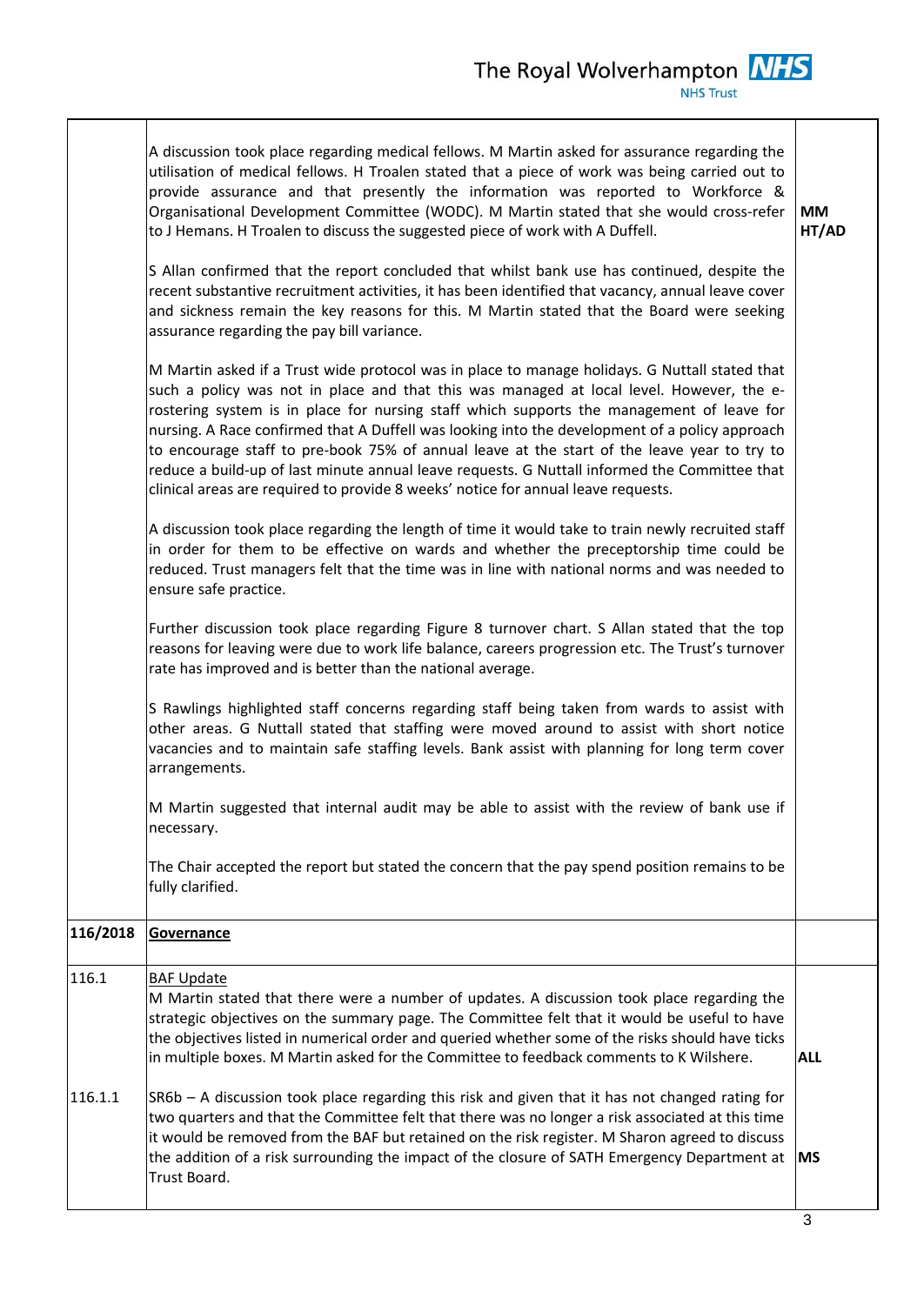| 116.1.2   | SR8 - M Martin asked that risk 4113 shows all Divisions not just Division 1                                                                                                                                                                                                                                                                                                                                                                                                                                                                                                                                                                                                                                    | GN        |
|-----------|----------------------------------------------------------------------------------------------------------------------------------------------------------------------------------------------------------------------------------------------------------------------------------------------------------------------------------------------------------------------------------------------------------------------------------------------------------------------------------------------------------------------------------------------------------------------------------------------------------------------------------------------------------------------------------------------------------------|-----------|
| 116.2     | Proposed Yearly Meeting Dates - The meeting dates were circulated. M Martin stated that all<br>dates were agreed but August. M Martin to discuss the August Committee Meetings with<br>S Rawlings and J Hemans and report back.                                                                                                                                                                                                                                                                                                                                                                                                                                                                                | <b>MM</b> |
| 117/2018  | <b>Financial Performance for Period 6</b>                                                                                                                                                                                                                                                                                                                                                                                                                                                                                                                                                                                                                                                                      |           |
| 117.01    | Trust Financial Report - H Troalen provided an overview of the Finance Report.                                                                                                                                                                                                                                                                                                                                                                                                                                                                                                                                                                                                                                 |           |
|           | Year to Date<br><b>Plan £'000</b><br>Actual £'000<br>Variance £'000<br>Surplus/(Deficit)<br>7,766<br>7,754<br>12                                                                                                                                                                                                                                                                                                                                                                                                                                                                                                                                                                                               |           |
|           | <b>Achieved PSF</b><br>2,797<br>3,995<br>1,199<br>Control Total Surplus/(Deficit)<br>4,957<br>1,187<br>3,771                                                                                                                                                                                                                                                                                                                                                                                                                                                                                                                                                                                                   |           |
| 117.01.01 | Financial Plan: The Trust is behind the year to date financial plan at month five by £1,187k,<br>which is made up of £1,199k unachieved PSF and £12k favourable plan on all other budgets.<br>Income shows a favourable variance to plan of £4.9m year to date. There was a one-off benefit<br>in September of £1.2m which relates to income provisions. Expenditure is adverse to plan by<br>£5.2m year to date which is predominately due to pay expenditure exceeding the budget. The<br>shortfall on PSF income is due to the Q1 and Q2 A&E element that was not achieved.                                                                                                                                 |           |
| 117.01.02 | Financial Risks: This financial year is expected to be one of the most challenging years that the<br>Trust has experienced. The Trust has identified a number of risks in relation to the forecast<br>outturn, a new risk has been added, see point 7). The material risks are:                                                                                                                                                                                                                                                                                                                                                                                                                                |           |
|           | 1) A high activity and income plan.<br>2) A low contingency compared to previous years.<br>3) A £25m CIP target and a £9.8m vacancy factor, both of which have only been partially<br>delivered in quarter two.<br>4) The nationally agreed pay award which is a cost pressure of c. £0.7m. H Troalen stated that<br>this would be removed from risks and added to cost pressures.<br>5) Agreeing funding for the AEC/ frailty model of care and/ or securing transition funding for the<br>2017/18 ward closure (£1.1m).<br>6) Confirmation of the £6m funding for MSFT support.<br>7) Additional cost pressures due to A&E department closure overnight at Princess Royal,<br>Telford.                       |           |
| 117.01.03 | CIP and Vacancy Factor: In month 6 there has been an over performance by £0.15m against the<br>in-month CIP plan of £1.69m. Year to date shows an achievement of £4.95m against a plan of<br>£7.47m. Of the CIP delivered to date, there is a £1.48m recurrent full year effect. The non-<br>delivery of recurrent and cash releasing CIP continues to be of concern. The vacancy factor<br>target for month 6 is £0.9m (18/19 Factor only). There was an under recovery of £0.5m.<br>H Troalen informed the Committee that she had been liaising with the Service Redesign team<br>and felt that the expectation of £10m vacancy factor was correct but that recruitment has<br>changed in year historically. |           |
| 117.01.04 | Cash: At the 30th September 2018 the Trust had a cash balance of £9.3m which is £0.2m below<br>the plan. A discussion took place regarding the Trust's cash plan. H Troalen informed the<br>Committee that the Trust continues to chase payment of £6m MSFT funding.                                                                                                                                                                                                                                                                                                                                                                                                                                           |           |
| 117.01.05 | Further discussion took place regarding the financial risks/opportunities related to the closure<br>of SATH ED. H Troalen stated that the Finance team were preparing a proposed cost impact                                                                                                                                                                                                                                                                                                                                                                                                                                                                                                                   |           |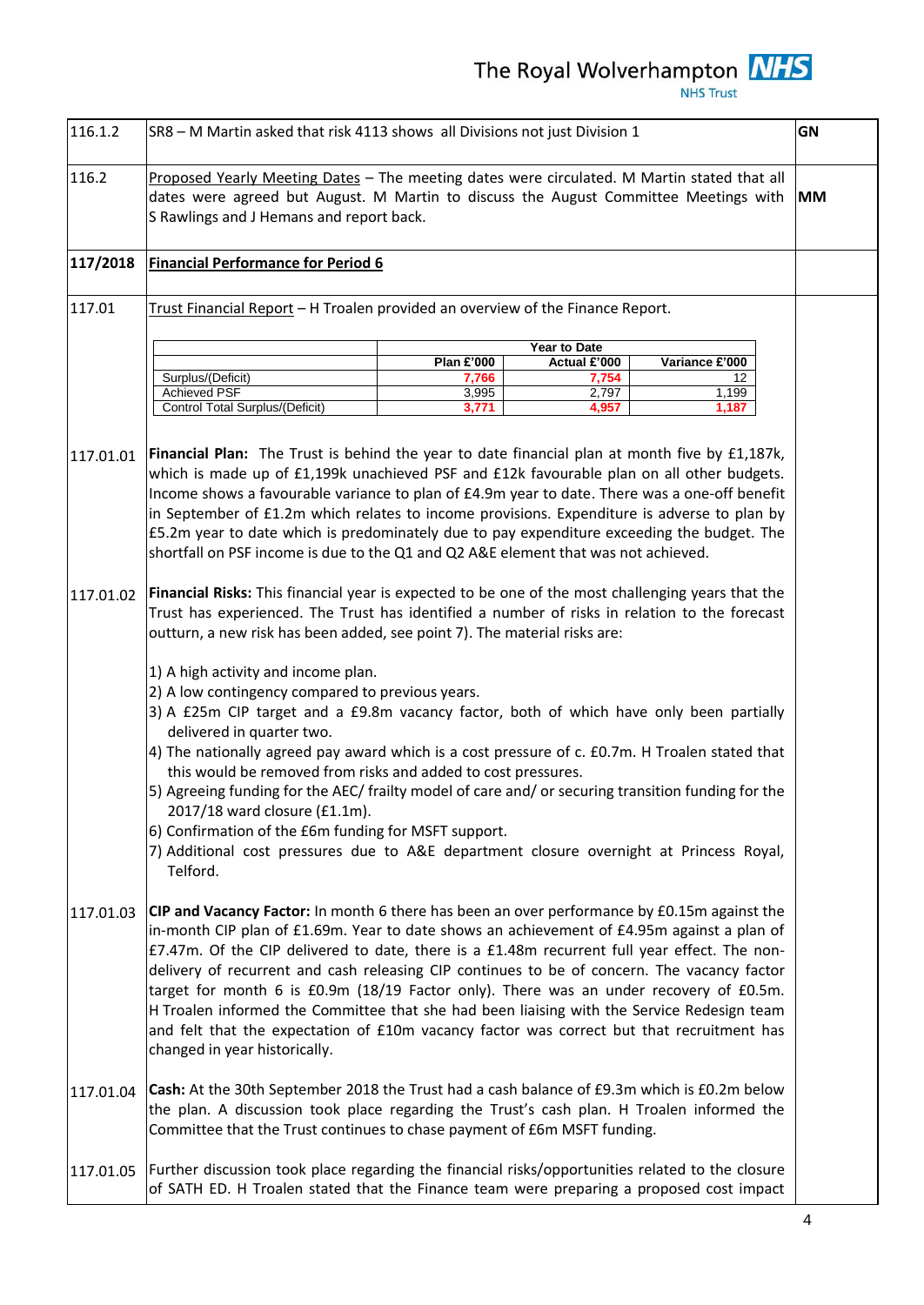|           | paper to be presented to NHSI by 31 <sup>st</sup> October. G Nuttall stated that the Trust had planned to<br>open a winter ward to prevent the loss of elective capacity but that numbers from Telford now<br>being talked about had increased and there was a need to ensure a robust treat and transfer<br>protocol was in place with SaTH.                                                                                                                                                        |           |
|-----------|------------------------------------------------------------------------------------------------------------------------------------------------------------------------------------------------------------------------------------------------------------------------------------------------------------------------------------------------------------------------------------------------------------------------------------------------------------------------------------------------------|-----------|
| 117.01.06 | M Martin asked if the Trust was likely to achieve the PSF payment linked to A&E performance.<br>G Nuttall stated that it was unlikely. S Evans informed the Committee that the Trust had missed<br>the trajectory by .02% with 7 days to go. The Trust appealed the decision not to award the<br>payment but were informed that unless we could achieve 1 -2 breaches across the whole<br>quarter an appeal would not be considered.                                                                 |           |
|           | The report was noted.                                                                                                                                                                                                                                                                                                                                                                                                                                                                                |           |
| 117.02    | Supplementary Finance Report - The supplementary report was read in conjunction with the<br>Finance Report.                                                                                                                                                                                                                                                                                                                                                                                          |           |
|           | M Martin queried the net surplus deficit variance on page 4 of the report. H Troalen confirmed<br>that the data should read £1.2m variance.                                                                                                                                                                                                                                                                                                                                                          |           |
|           | M Martin expressed concerns regarding the use of bank/locums within Division 3 and asked for<br>future assurance in terms of the due diligence process. G Nuttall asked that M Martin email any<br>Division 3 queries to herself for relaying to K Shaw in preparation for feedback at the next<br>Finance & Performance Committee Meeting.                                                                                                                                                          | <b>MM</b> |
|           | A discussion took place regarding the Trust forecast outturn (page 12 and 13). H Troalen stated<br>that CFMs are reporting back on the accuracy of the accuracy of the data this week. M Martin<br>asked that a copy of the forecast be discussed during the Private Trust Board Meeting.<br>M Martin stated that she would alert J Vanes.                                                                                                                                                           | HT/MM     |
|           | G Nuttall stated that she would like to discuss the non-pay forecast for Division 1 outside of the<br>meeting with H Troalen.                                                                                                                                                                                                                                                                                                                                                                        | <b>GN</b> |
|           | The report was noted.                                                                                                                                                                                                                                                                                                                                                                                                                                                                                |           |
| 117.03    | Financial Recovery Board (FRB) Report - M Sharon identified the in month improvement in the<br>position, noting that this was largely non recurrent. He stated that a business case requesting<br>additional PMO support and outpatient project support was submitted to NHSI and rejected.<br>The business case has since been amended to extend the PMO support until April 2019 and<br>Outpatients Project support to end of August 2019. It is hoped that the revised paper will be<br>accepted. |           |
|           | The report was noted.                                                                                                                                                                                                                                                                                                                                                                                                                                                                                |           |
| 117.04    | Temporary Staffing Expenditure Dashboard - The report was noted.                                                                                                                                                                                                                                                                                                                                                                                                                                     |           |
| 117.05    | Quarterly Cash Flow Focus - M Collins provided an update on the Trust's cash position, which as<br>of 30th September 2018 is £9.3m; £0.2m below the NHSI Plan of £9.5m. The current internal<br>forecast for the year-end cash balance is (£2.0m). This is £21.2m lower than the NHSI Plan<br>submitted in June of £19.3m.                                                                                                                                                                           |           |
|           | The internal cash flow forecast does demonstrate that with close cash management the Trust is<br>not expecting to require a cash loan in this financial year. However, there are periods within the<br>forecast where the cash balances reduce and payment runs need to be managed carefully. The                                                                                                                                                                                                    |           |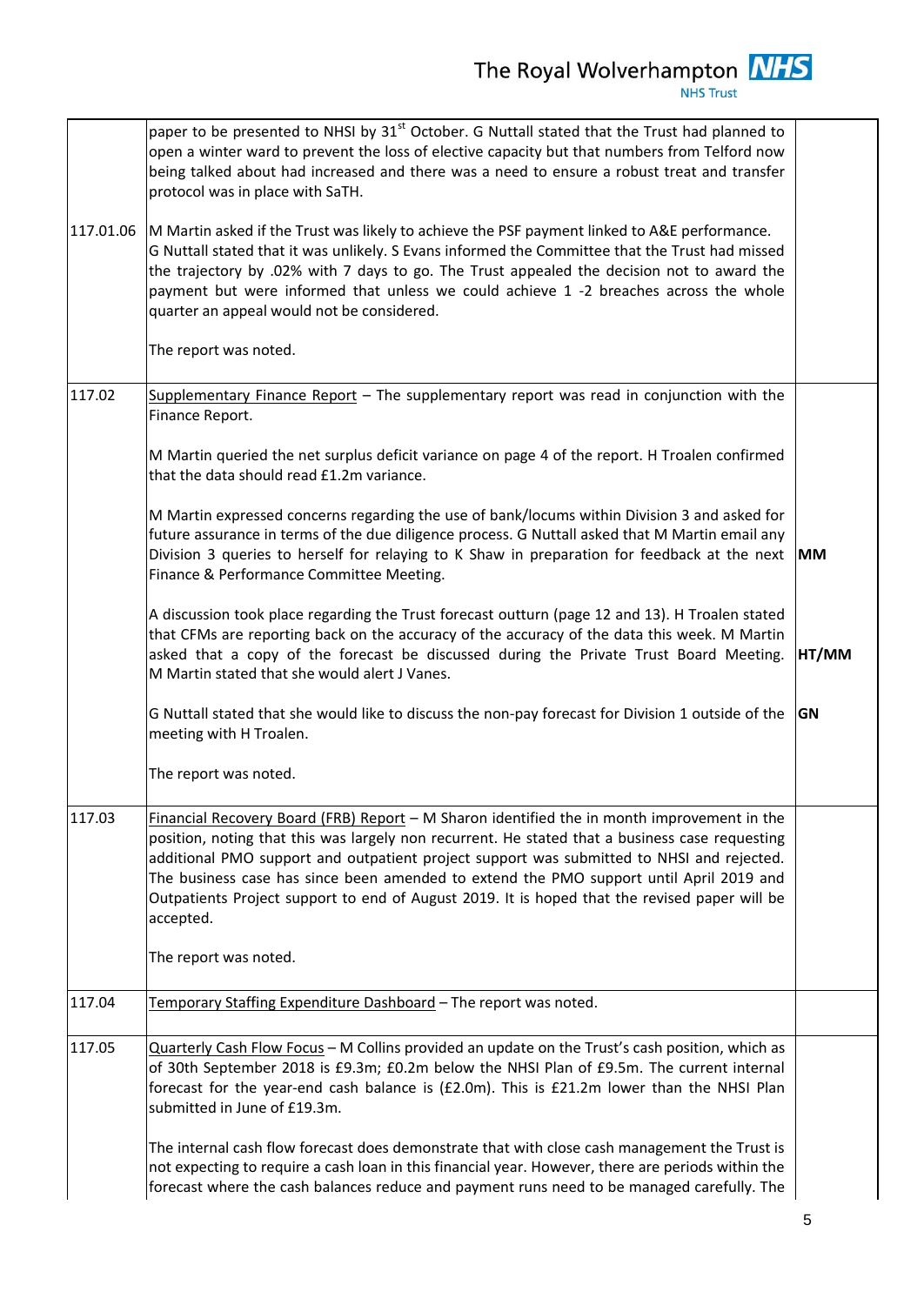|           | first event occurs in the last week of November, where the payment run(s) will need to be<br>reduced by £1.3m to ensure the Trust maintains a positive cash balance. This will clearly have<br>an impact on supplier payment dates (currently averaging 40 days). As a consequence, the Trust<br>is currently exploring with Wolverhampton CCG paying at the start of the month, rather than<br>15th to ensure weekly cash flow is maintained at a positive balance. M Collins stated that the<br>sale of the Eye Infirmary would assist the Trust's cash position.<br>M Martin challenged the delay of supplier payment dates. H Troalen stated that if the Trust<br>applied for a loan they would be encouraged to change supplier payment dates to 90 days.<br>M Collins highlighted the risks, opportunities and next steps.<br>M Martin asked if the Trust would curtail capital expenditure given the anticipated cash flow<br>issues. H Troalen stated that the CRL would be high 2018/19 but that this was due to cash<br>backed projects. G Nuttall stated that the Trust planned to deliver a phased capital programme<br>but that the Trust had not committed to all projects to provide flexibility if needed.<br>The report was noted. |  |
|-----------|-----------------------------------------------------------------------------------------------------------------------------------------------------------------------------------------------------------------------------------------------------------------------------------------------------------------------------------------------------------------------------------------------------------------------------------------------------------------------------------------------------------------------------------------------------------------------------------------------------------------------------------------------------------------------------------------------------------------------------------------------------------------------------------------------------------------------------------------------------------------------------------------------------------------------------------------------------------------------------------------------------------------------------------------------------------------------------------------------------------------------------------------------------------------------------------------------------------------------------------------------------|--|
| 117.06    | Aligned Incentive Contract (AIC) with Wolverhampton CCG - H Troalen stated that the AIC had<br>been drawn up with Wolverhampton CCG as an alternative contract to run in 2018/19. The<br>alternative contract would better support the scale and nature of transformation necessary to<br>deliver a clinically and financially sustainable model of health care over the medium term.<br>M Martin asked when the changes would take effect. H Troalen stated that the changes would<br>be back dated to 1 <sup>st</sup> April.<br>The Committee approved the report and recommended that Trust Board sign the contract.                                                                                                                                                                                                                                                                                                                                                                                                                                                                                                                                                                                                                             |  |
| 118/2018  | <b>Performance</b>                                                                                                                                                                                                                                                                                                                                                                                                                                                                                                                                                                                                                                                                                                                                                                                                                                                                                                                                                                                                                                                                                                                                                                                                                                  |  |
| 118.01    | Performance Element of the IQP Report (National & Contractual Standards) - M Martin stated<br>that she was happy with the revised report layout.                                                                                                                                                                                                                                                                                                                                                                                                                                                                                                                                                                                                                                                                                                                                                                                                                                                                                                                                                                                                                                                                                                    |  |
| 118.01.01 | Emergency Department - G Nuttall stated that there had been a significant rise of 323 (7.98%)<br>ambulance conveyance numbers in month compared with the same period last year. G Nuttall<br>informed the Committee that there had been a further increase of 10% in October and that<br>after analysis it was found that this was not due to additional admissions from Dudley Hospital<br>or SATH. G Nuttall informed the Committee that the Trust is liaising with WMAS and the CCG to<br>determine what has caused the number of increased admittances from the local catchment<br>area.<br>The Committee noted the report.                                                                                                                                                                                                                                                                                                                                                                                                                                                                                                                                                                                                                     |  |
| 118.02    | Cancer Action Plan (EIST) Update - G Nuttall provided a copy of the 62 Day Cancer Standard<br>Improvement Plan and the IST support objectives.                                                                                                                                                                                                                                                                                                                                                                                                                                                                                                                                                                                                                                                                                                                                                                                                                                                                                                                                                                                                                                                                                                      |  |
|           | G Nuttall delivered a presentation of the IST Cancer D&C and Pathway Analysis Summary<br>report. The report outlined key objectives and the modelling approach. The summary report<br>was able to provide quantified demand and capacity figures. G Nuttall stated that the teams<br>have been provided with this information and asked to formulate an action plan to address the<br>capacity gap.                                                                                                                                                                                                                                                                                                                                                                                                                                                                                                                                                                                                                                                                                                                                                                                                                                                 |  |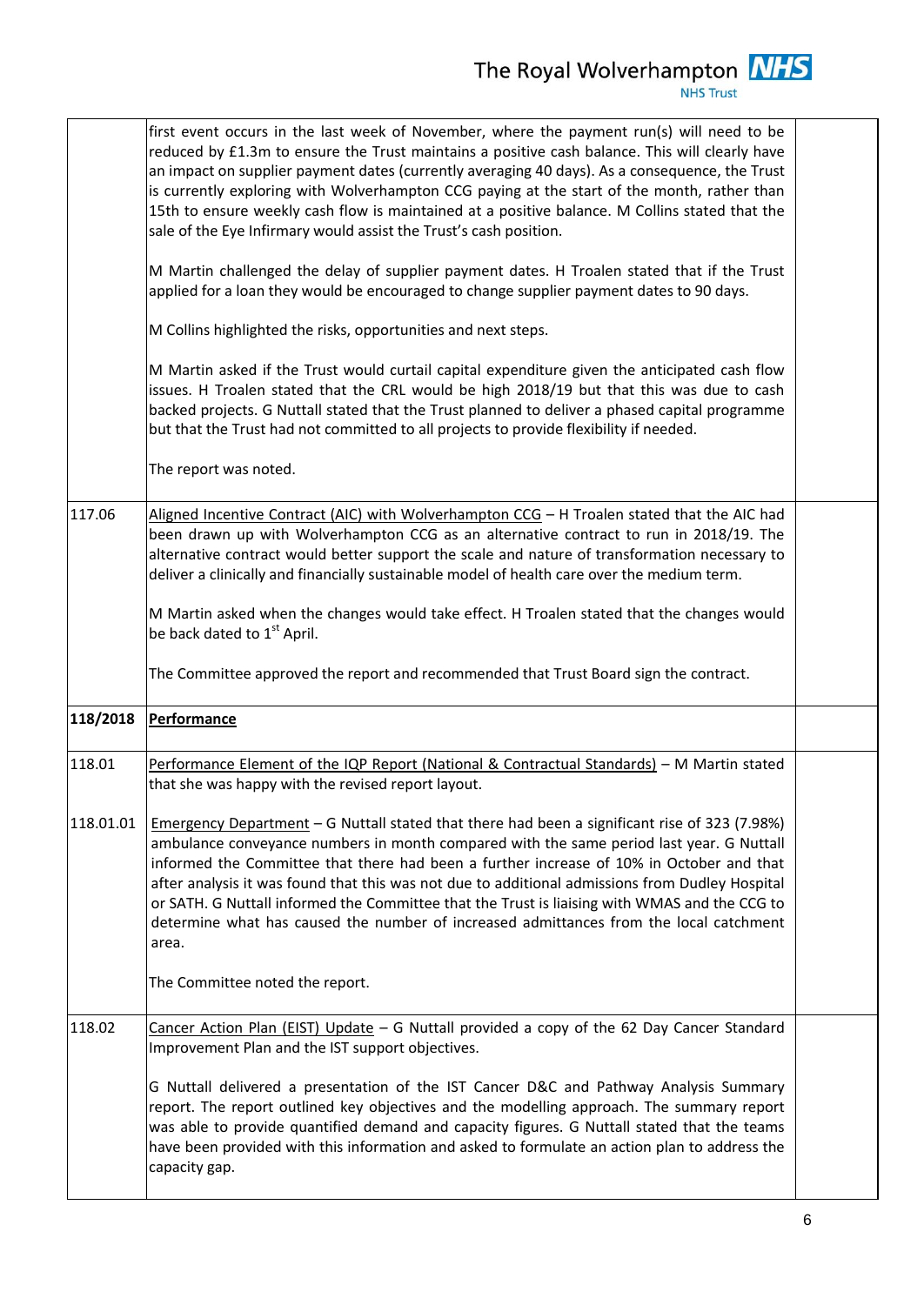The Royal Wolverhampton  $\frac{NHS}{NHS \text{ Trust}}$ 



| 118.03   | Performance against Contractual Standards (Fines) - The Committee noted the report.                                                                                                                                                                                                                                                                               |  |
|----------|-------------------------------------------------------------------------------------------------------------------------------------------------------------------------------------------------------------------------------------------------------------------------------------------------------------------------------------------------------------------|--|
| 118.04   | Quarterly Contracting Report - The report was noted:                                                                                                                                                                                                                                                                                                              |  |
|          | 2019/20 Contract Planning Round<br>The Trust has received Commissioning Intentions from its Commissioners. RWTs Commissioning<br>Intentions were shared with partners at the end of September.                                                                                                                                                                    |  |
|          | 2017/19 Contracts                                                                                                                                                                                                                                                                                                                                                 |  |
|          | <b>Wolverhampton CCG and Associates</b><br>All Statutory contracts have been agreed. Contract management is on-going with no<br>significant issues to report.                                                                                                                                                                                                     |  |
|          | The Aligned Incentive Scheme for Staffordshire CCGS has now been agreed.<br>Wolverhampton CCG have formally rescinded their notice to terminate Dementia<br>$\bullet$<br>Outreach Services within the Trust.                                                                                                                                                      |  |
|          | C-QUIN<br>CQUIN remains a challenge for the Trust and expected levels of compliance for the year ahead<br>are around 65%.                                                                                                                                                                                                                                         |  |
|          | The Committee noted the report.                                                                                                                                                                                                                                                                                                                                   |  |
| 118.05   | STP Update - M Sharon stated that there was no update at this time.                                                                                                                                                                                                                                                                                               |  |
| 118.06   | Tender Update - M Sharon presented the report.                                                                                                                                                                                                                                                                                                                    |  |
|          | The Trust currently has one tender in progress for Primary Care Medical Services for Pennfields<br>Health Centre and Bilston Urban Village and Ettingshall Medical Centre. The estimated values<br>are as follows: Lot 1 - Pennfields Health Centre - £556,100 per annum, Lot 2 - Bilston Urban<br>Village and Ettingshall Medical Centre - £1,306,154 per annum. |  |
|          | The report was noted.                                                                                                                                                                                                                                                                                                                                             |  |
| 118.07   | West Park Strategic Outline Case For Change - The Committee noted the report and<br>recommended that it be presented to Trust Board for approval.                                                                                                                                                                                                                 |  |
| 119/2018 | <b>Financial Planning</b>                                                                                                                                                                                                                                                                                                                                         |  |
| 119.1    | Procurement Strategy $-$ M Martin deferred the report and asked that it be the first agenda item<br>for discussion at next month's meeting.                                                                                                                                                                                                                       |  |
| 120/2019 | <b>Training &amp; Development</b>                                                                                                                                                                                                                                                                                                                                 |  |
| 120.01   | Budget Training Report - The report was noted.                                                                                                                                                                                                                                                                                                                    |  |
| 121/2018 | <b>Reports to Note for Period 6</b>                                                                                                                                                                                                                                                                                                                               |  |
| 121.1    | Financial Monitoring NHSi Return - The return was noted.                                                                                                                                                                                                                                                                                                          |  |
| 121.02   | Financial Monitoring NHSi Template - The template was noted.                                                                                                                                                                                                                                                                                                      |  |